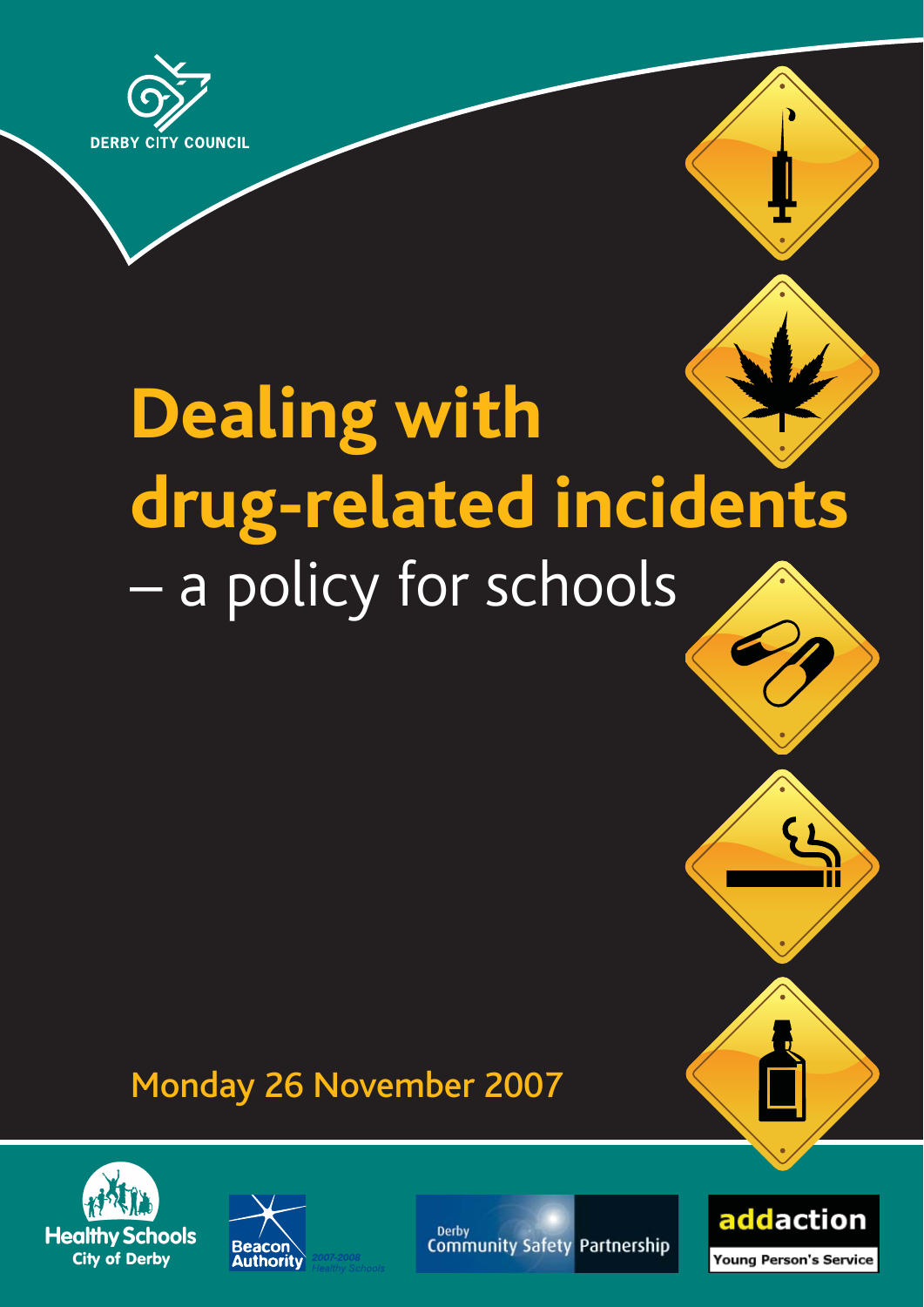# **Contents**

| The background to this policy                                 | 2  |
|---------------------------------------------------------------|----|
| The aim of this policy and what it covers                     | 3  |
| <b>Definitions</b>                                            | 3  |
| The responsibilities of staff                                 | 4  |
| Staff development and training                                | 4  |
| Supporting policies                                           | 4  |
| Confidentiality                                               | 5  |
| Child protection                                              | 5  |
| Police contact                                                | 5  |
| Outside agency support                                        | 5  |
| Media                                                         | 6  |
| Guidance for dealing with drug-related incidents              | 7  |
| Personal searches                                             | 7  |
| Searches of school property                                   | 7  |
| Searches of personal property                                 | 7  |
| The role of the Police                                        | 8  |
| Confiscating and disposing of illegal drugs                   | 8  |
| Confiscating and disposing of other unauthorised drugs        | 9  |
| What action to take if you find a discarded syringe or needle | 9  |
| What action to take if someone is injured by a needle         | 10 |
| Parents/carers and drug incidents                             | 10 |
| Support for students                                          | 11 |
| Completing the drug incident record                           | 11 |
| Record of incidents involving unauthorised drug(s) in schools | 13 |
| Useful contacts                                               | 15 |
| <b>Youngaddaction Screening Tool</b>                          | 16 |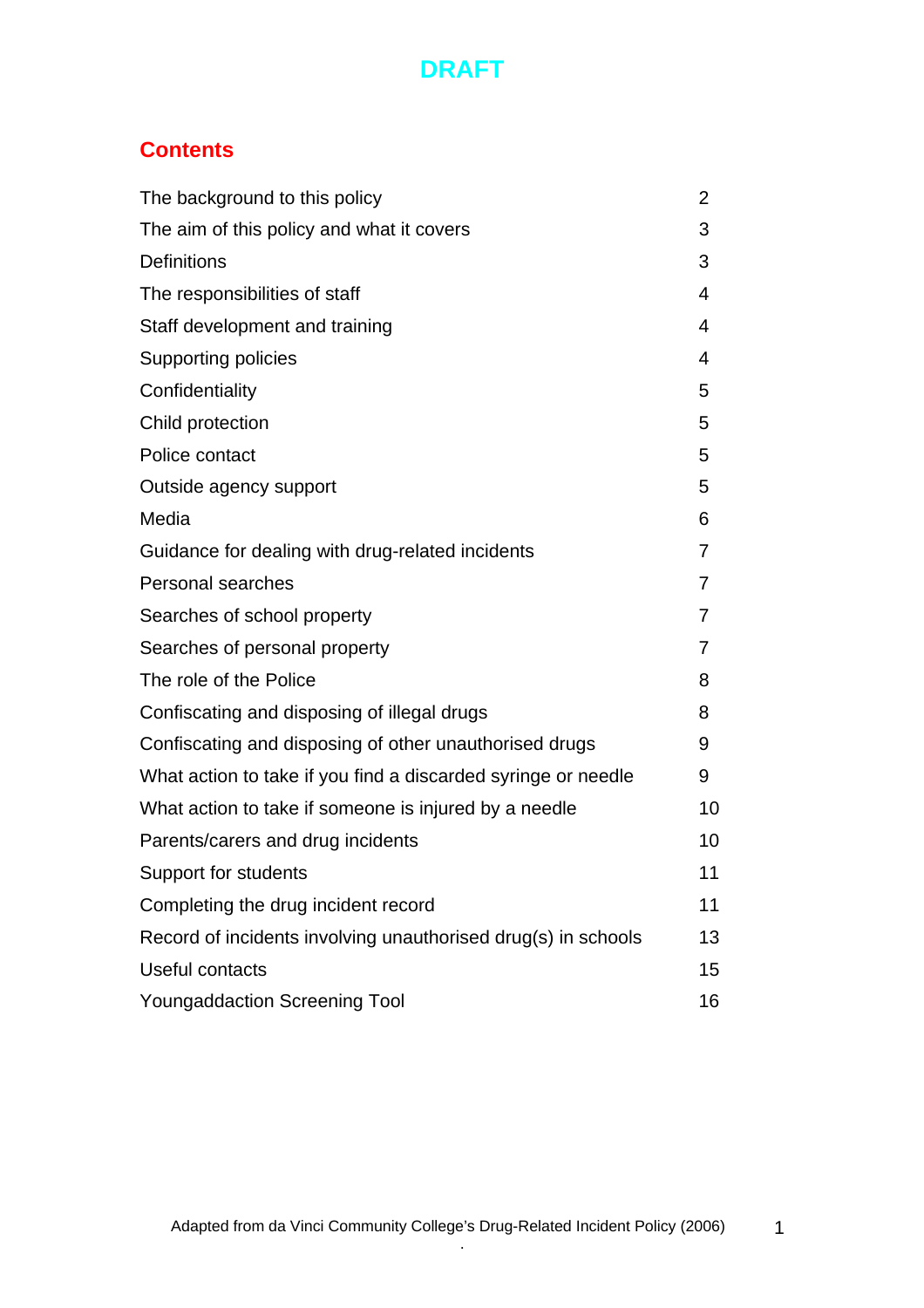# **The background to this policy**

This policy takes account of the following law, guidance and frameworks:

**Section 8 of the Misuse of Drugs Act 1971** advises schools to:

- have an actively implemented school drug policy, in line with Department for Children, Schools and Families (previously DfES) guidance
- make sure that the drug policy is understood by pupils, parents/carers, staff and the whole school community
- maintain vigilance over school premises and grounds
- keep a record of all drug incidents, and
- follow any advice from the local police.

**Drugs: Guidance For Schools (DfES, March 2004)** states that all schools should have agreed a range of responses and procedures for managing drugrelated incidents, which are understood by all members of the school community and documented within the drug policy.

The **new Ofsted framework** asks inspectors to evaluate how good the personal development and well-being of learners is, including how well learners:

- adopt safe practices and a healthy lifestyle
- are cared for, quided and supported including the care, advice, quidance and other support provided to safeguard welfare and promote personal development and well-being, as well as the extent to which this support promotes learners' health and ensures their safety.

The **National Healthy Schools Standard** requires schools to provide evidence to meet the criteria for all key themes including:

- 'having up to date policies in place developed through wide consultation, implemented, monitored and evaluated for impact covering Drug Education and Incidents', and
- 'arrangements in place to refer pupils to specialist services who can give professional advice on matters such as drugs'.

Also, in the Emotional Health and Wellbeing theme, it asks that schools 'identify vulnerable individuals and groups and establish appropriate strategies to support them and their families'.

The **Continuing Professional Development programme** has been developed to enable teachers to gain recognition for their experience in teaching personal, social and health education (PSHE) and receive training to enhance skills and increase confidence. The programme also aims to improve the effectiveness and raise the profile of PSHE. As part of the process, teachers have to demonstrate knowledge and understanding of the law on aspects of PSHE such as 'drug incident management' and how the following apply in their teaching: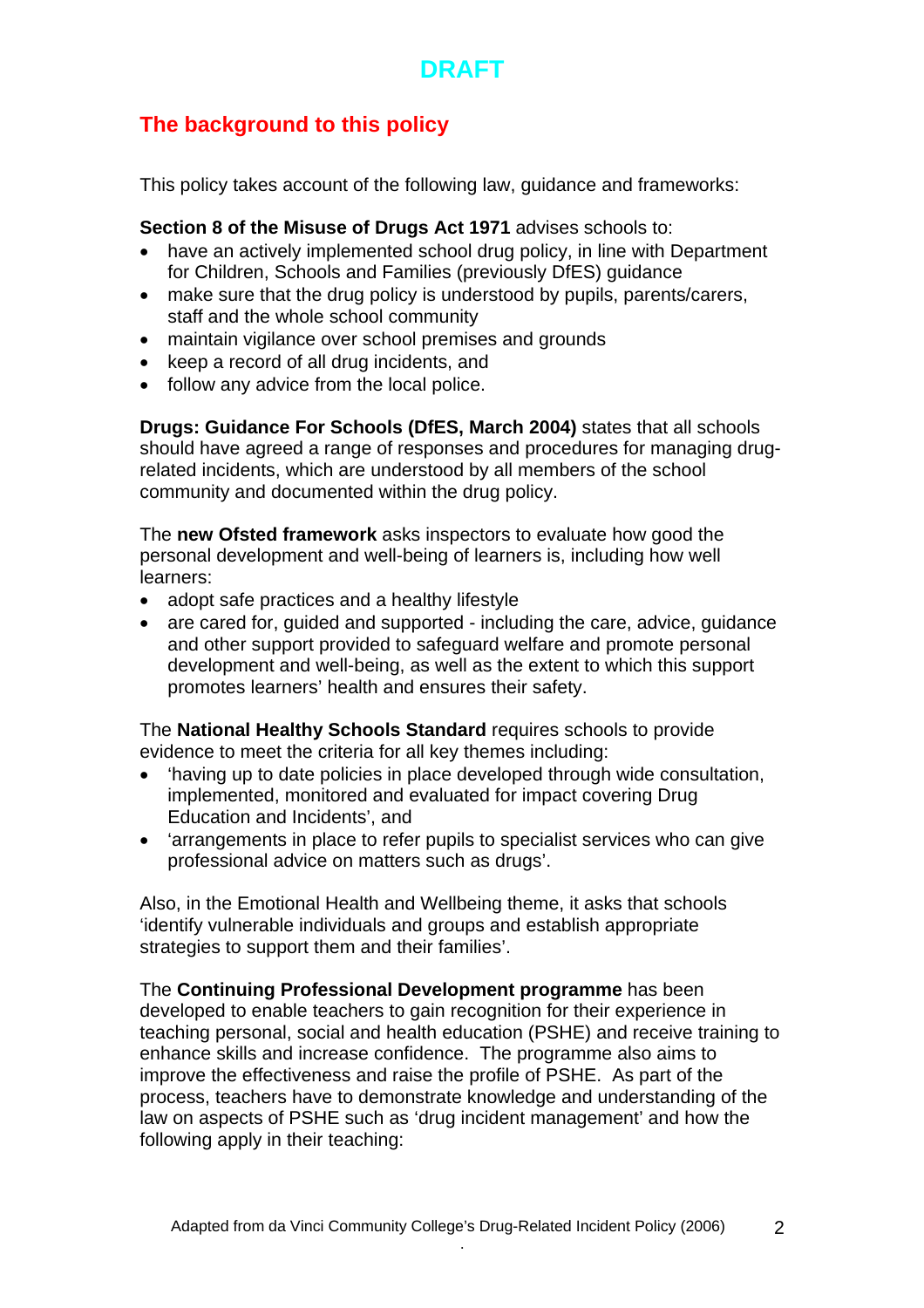

- 'keeping safe and managing drug-related risk, including how to ask for help'
- basic emergency first-aid procedures, including the recovery position and calling emergency help, and
- 'how to identify and support pupils with drug-related needs'.

## **The aim of this policy and what it covers**

The aim of this policy is to:

- outline the roles and responsibilities of key people in applying this policy
- reinforce and safeguard the health and safety of pupils and others who use the school
- make all staff, pupils, governors, parents/carers, external agencies and the wider community aware of the school's approach to drugs
- enable staff to manage any incidents that may happen, with confidence and consistency, and in the best interests of those involved
- ensure that the response to incidents involving drugs complements the overall approach to drugs education and the values and ethos of the school
- provide a basis for evaluating the effectiveness of the school in managing incidents involving illegal and other unauthorised drugs
- outline the roles and responsibilities of key people in applying this policy.

It covers the use of medicines, tobacco, alcohol, volatile substances and illegal drugs.

## **Definitions**

The definition of a 'drug incident' is 'the suspicion or evidence of any situation or specific event involving a drug'. This could relate to a pupil, parent/carer or staff member (DfES, 2004). 'Drugs' refers to **all** drugs including medicines, volatile substances, alcohol, tobacco and illegal drugs.

Drug-related incidents could fit into the following categories:

- drugs or associated equipment are found on school grounds
- a pupil shows, perhaps through actions or play, an inappropriate level of knowledge of drugs for their age
- a pupil is found in possession of unauthorised drugs or associated equipment
- a pupil is found to be supplying<sup>\*</sup> an unauthorised drug on school premises
- a pupil, parent/carer, or staff member is thought to be under the influence of drugs
- a staff member has information that the illegitimate sale/supply of drugs is taking place in the school grounds
- a pupil discloses that they or a family member/friend are using drugs
- a parent/carer discloses a concern about their child's drug use.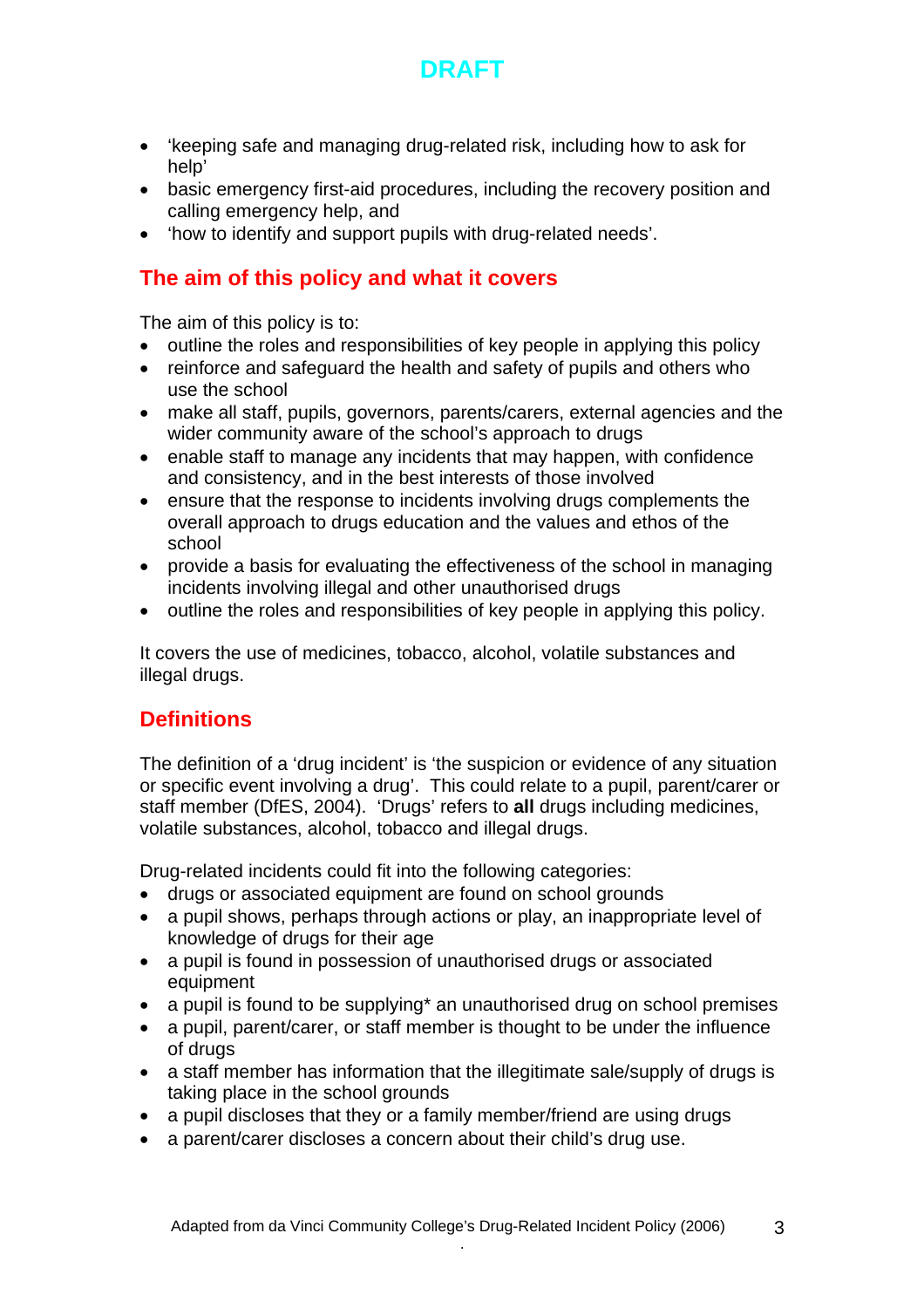

Within the context of the school drug policy, the term 'supply' may be used to describe: pupils sharing drugs; pupils being coerced to supply drugs; a group of friends taking it in turn to bring drugs in for their own use; or pupils selling to others.

## **The responsibilities of staff**

For direct support within the school about with drug education and drugrelated incidents, please contact (insert name here) who is the person responsible for managing drug-related incidents. Their role in relation to drug incidents is to:

- develop, consult upon, and apply the drug-related policy
- provide support information, advice and guidance on drug-related issues within school
- liaise with outside agencies about drug-related incidents and drug education
- take the lead responsibility for monitoring and reviewing the Drug-Related Incident Policy, as outlined

Their main role, in relation to drugs, is:

- overall responsibility for the pupils
- overall responsibility for the Drug-Related Incident Policy
- responsibility for managing the response to a drug-related incident
- to make sure that staff are issued with guidance about dealing with drugs and related equipment
- to make sure that staff have access to adequate training to fulfil their duties
- to liaise with the media about drug-related incidents.

## **Staff development and training**

The school will make sure that the person responsible for managing drugrelated incidents (insert name here) has access to the training necessary to allow them to fulfil their role. The PSHE and Citizenship Advisory Service (PCAS) team within Derby City Council will make available appropriate support and materials.

The school will make sure that all staff will have regular training about drugrelated incidents.

## **Supporting policies**

In dealing with a drug-related incident, the school may need to make use of a number of its other policies to include: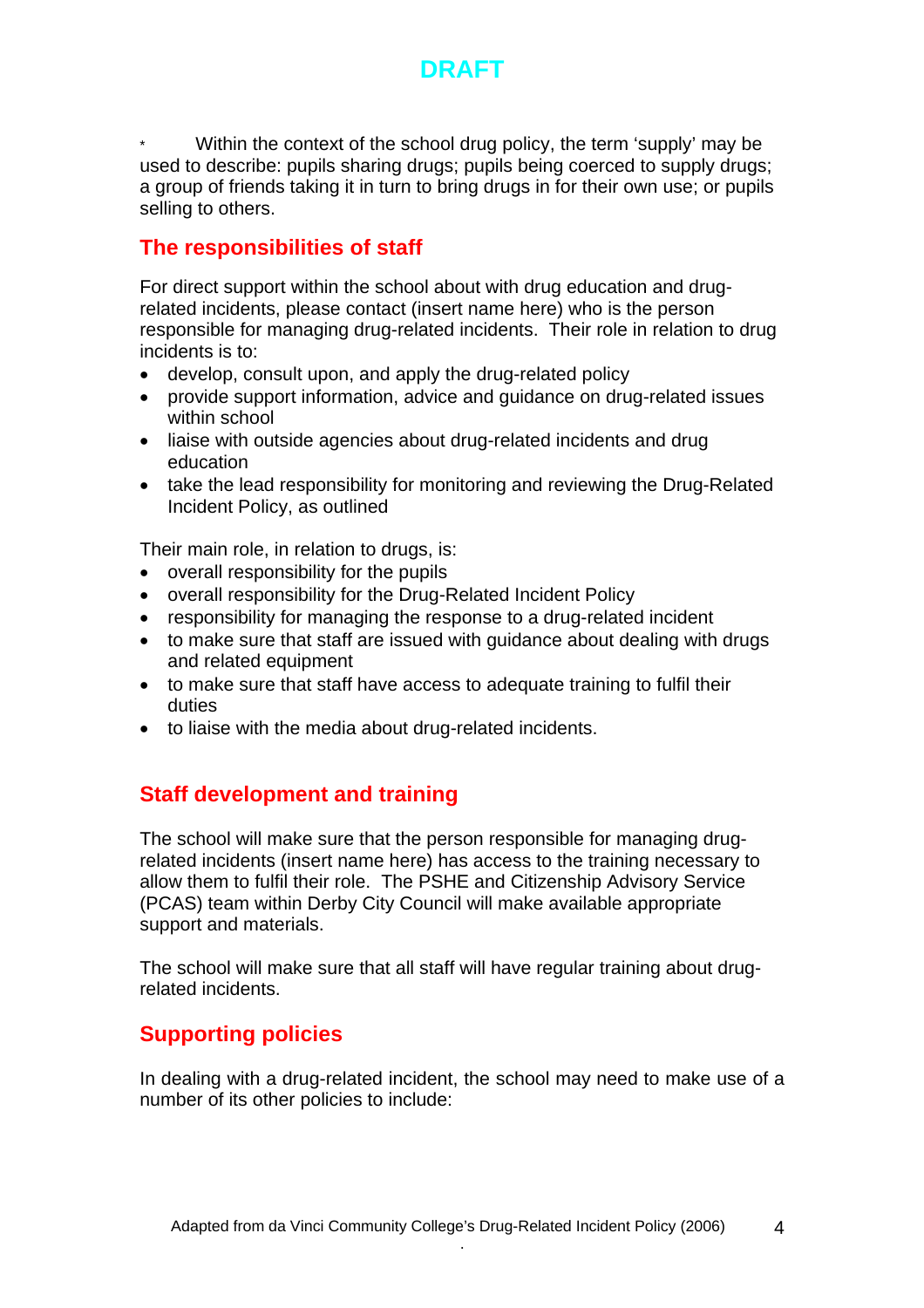- child protection policy
- smoke free policy
- medicines policy
- confidentiality policy
- behaviour policy
- anti bullying policy
- health and safety policy
- equal opportunities policy
- drug education/personal social and health education policy.

# **Confidentiality**

In managing drugs, staff members need to take account of issues of confidentiality. If a pupil discloses information that is sensitive, not generally known, and which the pupil asks not to be passed on, staff should honour the request. The exception would be where it is necessary for teachers to fulfil their professional responsibilities in relation to:

- child protection
- co-operating with a police investigation, and
- referral to outside services.

Staff should make every effort to get the pupil's agreement to the way in which the school intends to use any sensitive information – line with the school's confidentiality policy.

## **Child protection**

The staff within the school must act on their duty of care by contacting Social Care if they believe that any pupil is at risk of harm due to their involvement with drugs or a drug-related incident.

## **Police contact**

Schools should maintain close contact with the Police who will:

- offer advice and support in the event of a drug-related incident
- remove illegal substances from school premises
- investigate circumstances as needed, and
- provide specialist support for the schools drug education programme.

Schools should contact the Police for help, as and when they feel it necessary or appropriate.

## **Outside agency support**

The school should use outside agencies for specialist support – see the Useful contacts section on page 15 - with its drugs education programme/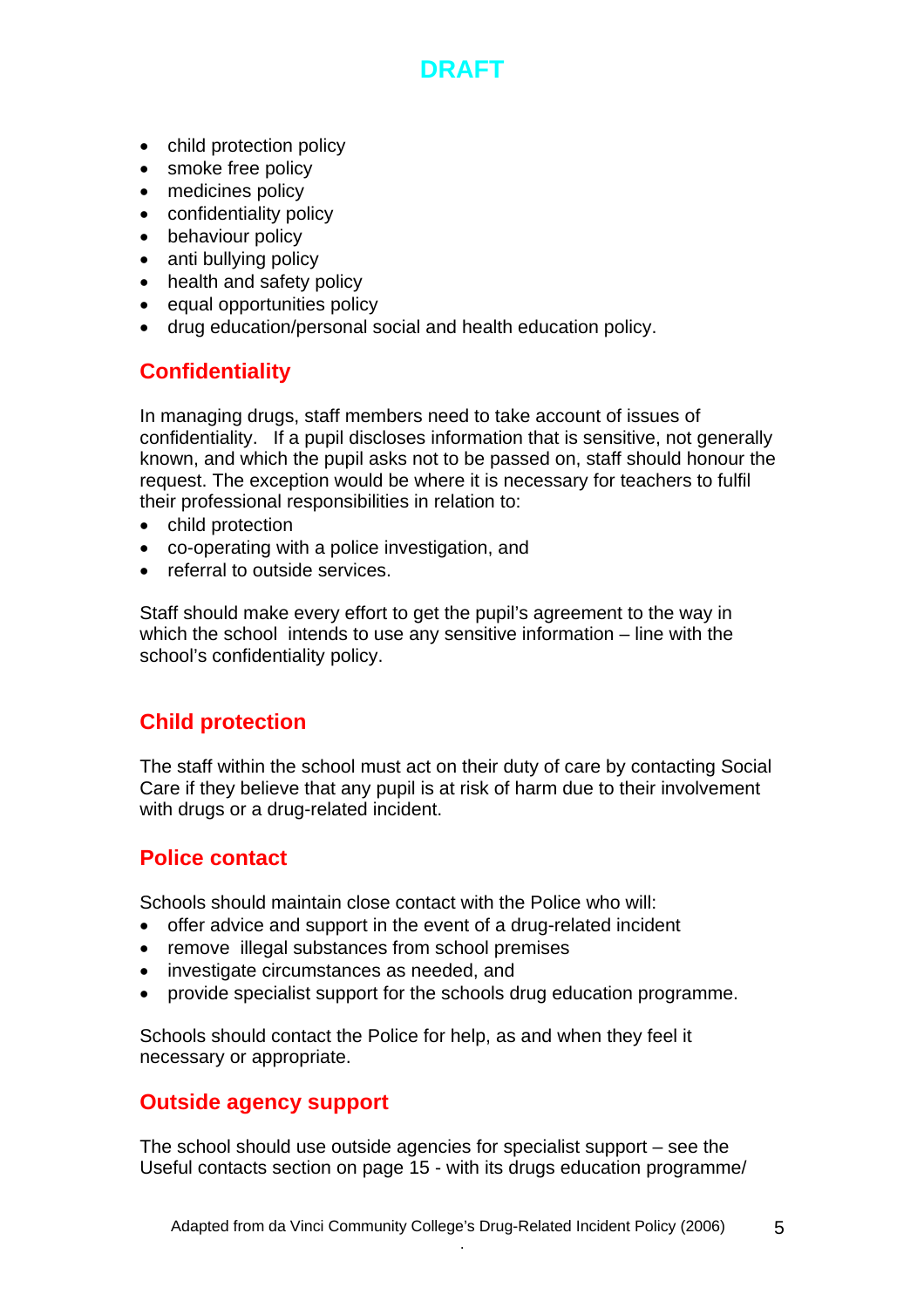responding to a drug related incident, and should only refer to outside agencies (such as Youngaddaction) following discussion with the pupil and parents, as appropriate. Social Care or the Police should be contacted if there are any child protection concerns or as part of a Police investigation.

## **Media**

The school should co-operate with the media when it is in both the school's and the pupil's best interests. Staff must refer to the school's media policy and refer any queries to the head teacher.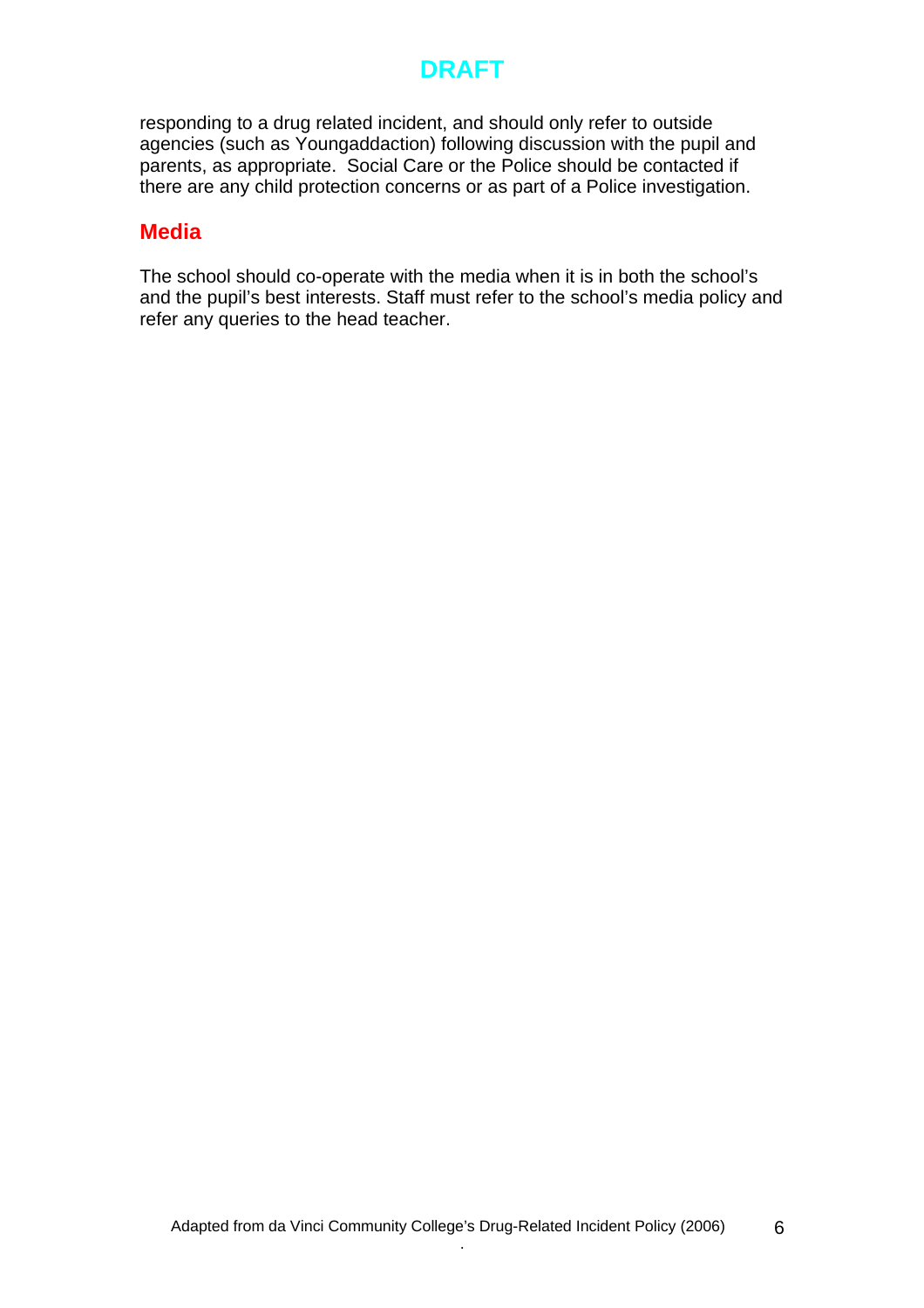## **Guidance for dealing with drug-related incidents**

The document responding to Incidents Involving Drugs (2004) gives an outline of the appropriate responses to drug-related incidents and refers to the previously mentioned DfES publication Drugs: Guidance for Schools (DfES/0092/2004). The document responding to Incidents Involving Drugs gives a clear set of procedures to support staff dealing with drug-related incidents.

**The following section of this policy and guidance document supports the procedures outlined in the document responding to Incidents Involving Drugs.** 

#### **Personal searches**

When a person is suspected of concealing illegal or other unauthorised drugs, it is **not** appropriate for a member of staff to carry out a personal search - this would include searching outer clothing and inside pockets.

Every effort should be made to persuade the person to voluntarily hand over any drugs, in the presence of a second, adult witness. Where the individual refuses and the drug is believed to be illegal, and the school wishes to proceed along formal lines, the Police should be called.

The Police may conduct a personal search if they believe a crime has taken place, or to prevent harm to themselves or others following an arrest.Staff members are **not** permitted to detain anyone without the person's consent unless a citizen's arrest is made.

## **Searches of school property**

Staff may search the school property, for example, pupils' lockers or desks if they believe drugs are stored there. However, staff must always seek **prior consent** and it is advised that a second adult witness is present**.** Individuals should be made aware that, if consent is refused, the school may proceed with a search. However, where the person has refused consent, the school will need to balance the likelihood that an offence has been committed against the risk of infringing the individual's privacy. Staff should conduct searches in such a way as to minimise potential embarrassment or distress.

## **Searches of personal property**

Staff must **not** search personal property without the person's consent.If the school wishes to search personal property, including pupils' property stored within school property - for example, a bag or pencil case within a locker, it should ask for consent. If consent is refused, the school will need to consider, in the case of pupils, whether to inform parents/carers who may persuade their child to give consent or to proceed along formal lines by calling the Police.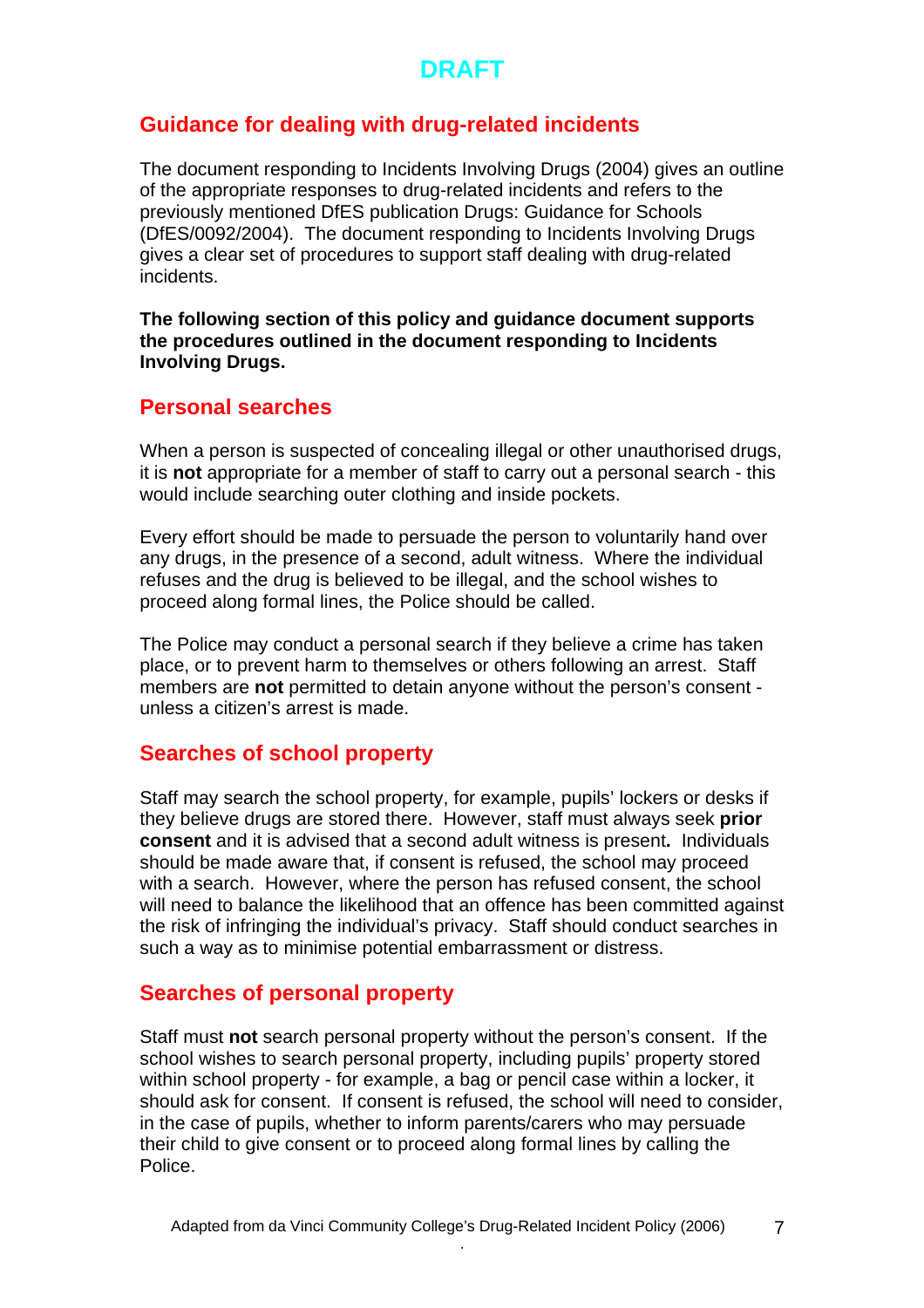

Staff members who carry out a search of pupils' personal property are advised to do this in the presence of a second adult witness. Searches should be conducted in such a way as to minimise potential embarrassment or distress.

After any search involving pupils, the school should normally contact parents/carers, whether or not the result of the search is positive or negative.

# **The role of the Police**

#### • **Legal drugs**

The Police will not normally need to be involved in incidents involving legal drugs, but Trading Standards or the Police should be informed about the inappropriate sale or supply of tobacco, alcohol or volatile substances to pupils in the local area. Contact numbers are at the end of this document.

#### • **Illegal drugs**

There is currently **no legal obligation** to report an incident involving drugs to the Police. However, not informing the Police may prove to be counterproductive for the school and wider community.

The Police can:

- give advice and support to the school
- investigate the circumstances, as appropriate
- provide specialist support to the school's drug education programme.

The school should contact the Police for help as and when this is felt to be necessary or appropriate. It **must always** involve the Police in the disposal of suspected illegal drugs.

## **Confiscating and disposing of illegal drugs**

The law permits school staff to take temporary possession of a substance that they suspect is an illegal drug. This would be to prevent an offence from being committed or continued, relating to that drug, **providing that** all reasonable steps are taken to destroy the drug(s) or deliver it to a person lawfully entitled to take custody of it.

In taking temporary possession of suspected illegal drugs, staff should:

- make sure that a second adult witness is present throughout
- seal the sample in a plastic bag and include details of the date and time of the seizure/find and the name of the witness
- store it in a secure place, such as the school safe or other lockable container with access limited to senior members of staff
- **without delay,** inform the Police, who will collect it and then store or dispose of it in line with locally-agreed protocols. **Note:** The law does **not**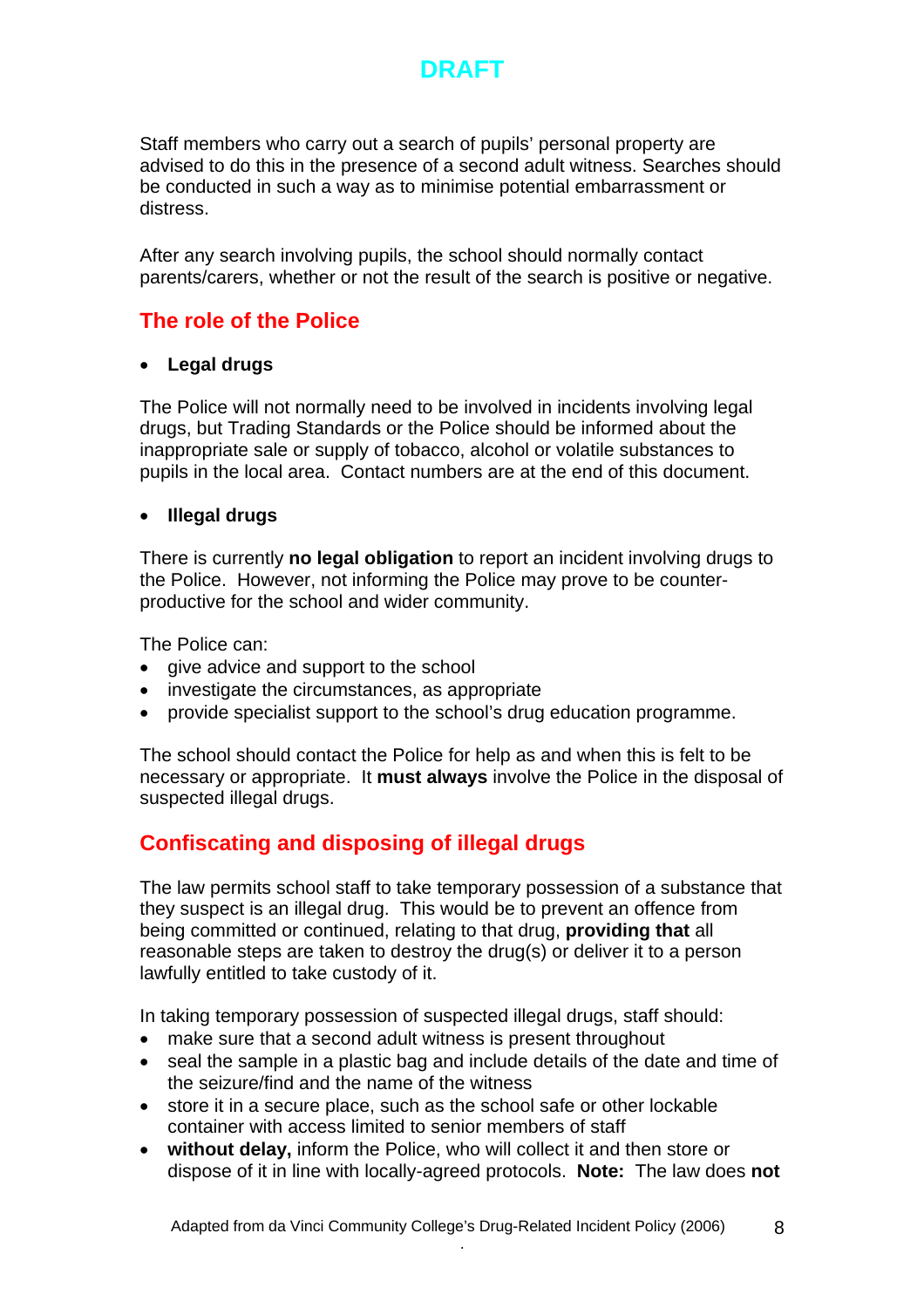require a school to divulge to the Police the name of the pupil from whom the drug(s) have been taken. Where the school does identify a pupil, the Police will be required to follow set internal Police procedures.

- record full details of the incident, including the Police incident reference number
- inform parents/carers, unless this would jeopardise the safety of the pupil.

Staff members must **not** try to analyse or taste unknown substances. Police can advise on analysis and the formal identification, although this is normally carried out only if it will be needed as evidence within a prosecution.

If the school decides to take formal action against a pupil, the Police should make arrangements for the pupil to attend a local Police station accompanied by an 'appropriate adult' for interview. Only in exceptional circumstances should arrest or interviews take place at school. An appropriate adult, preferably a parent/carer or duty social worker, should always be present during interviews,

# **Confiscating and disposing of other unauthorised drugs**

In all situations, the presence of a second adult witness is advisable.

#### • **Alcohol and tobacco**

The school should normally inform parents/carers and give them the opportunity to collect the alcohol or tobacco, **unless** this would jeopardise the safety of the child. In this case, it should be locked in the safe until the pupil's parents/carers collect it. Staff members can safely dispose of alcohol and tobacco on site.

#### • **Volatile substances**

Given the level of danger posed by volatile substances, the school may need to arrange for their safe disposal. Schools may place small amounts of some substances in a bin to which pupils do not have access, for example a bin within a locked cupboard.

#### • **Medicines**

Disposal of medicines held at school should be covered in the school's medicines policy. Parents/carers should collect and dispose of unused or date-expired medicines.

## **What action to take if you find a discarded syringe or needle**

Needles, syringes and other drug-related items are being increasingly discarded in the environment.

#### **If you find a needle or syringe, ring Derby Direct – Streetcare on 01332**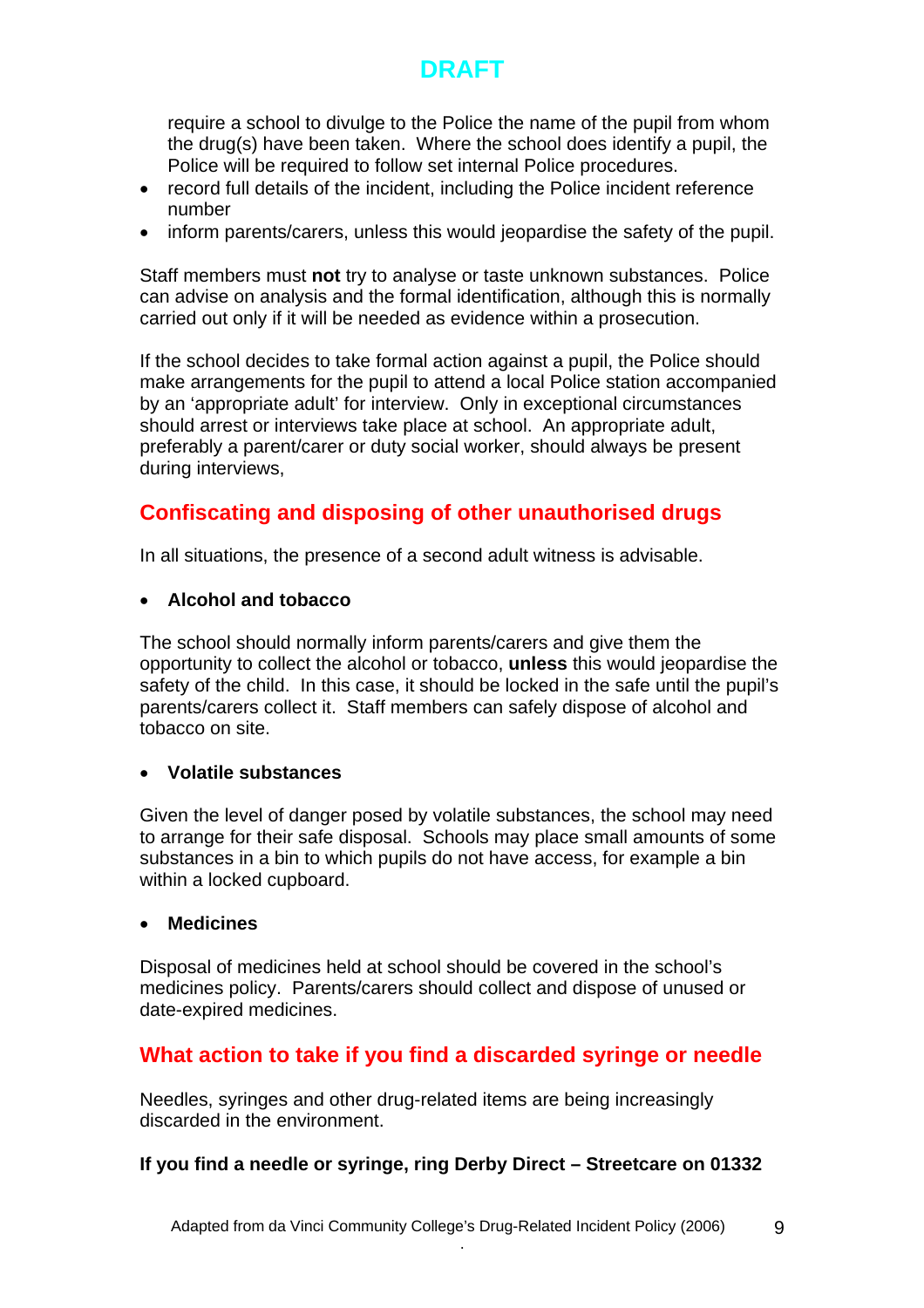#### **255256.**

#### Please **don't:**

- touch it
- ignore it
- hide it
- kick it down a drain
- put it in a dustbin, litter bin, or down a toilet.

If you feel the needle/syringe poses an immediate danger to others, for example, it's found near a school or nursery, and it needs to be contained until it is collected, please follow this procedure:

- find a suitable container, such as a metal tin with a lid
- take the container to the needle or syringe
- handle the needle/syringe carefully, avoiding the needle ideally this should be done with tongs, tweezers or heavy duty gloves
- put the sharp end in the container first and then wash your hands thoroughly
- keep the container somewhere safe until the syringe is collected.

# **What action to take if someone is injured by a needle**

If at any time the skin is broken, seek medical advice immediately - contact your GP or go the nearest Accident and Emergency department.

# **Parents/carers and drug incidents**

• **Informing parents/carers** 

In any incident involving illegal and other unauthorised drugs, staff should normally involve the child's parents/carers and explain how the school intends to respond to the incident and to the pupil's needs. Where the school suspects that doing this might put the child's safety at risk (or there is any other cause for concern for the child's safety at home), then the school should exercise caution when considering involving parents/carers. In any situation, where a pupil may need protection from the possibility of abuse, the school's child protection co-ordinator should be consulted and local child protection procedures followed.

The school will encourage parents/carers to approach the school if they are concerned about any issue related to drugs and their child. The school may refer parents/carers to other sources of help, for example, specialist drug agencies or family support groups, as appropriate.

#### • **Parents/carers under the influence of drugs on school premises**

When dealing with parents/carers under the influence of drugs on school premises, staff should try to maintain a calm atmosphere. On occasion, a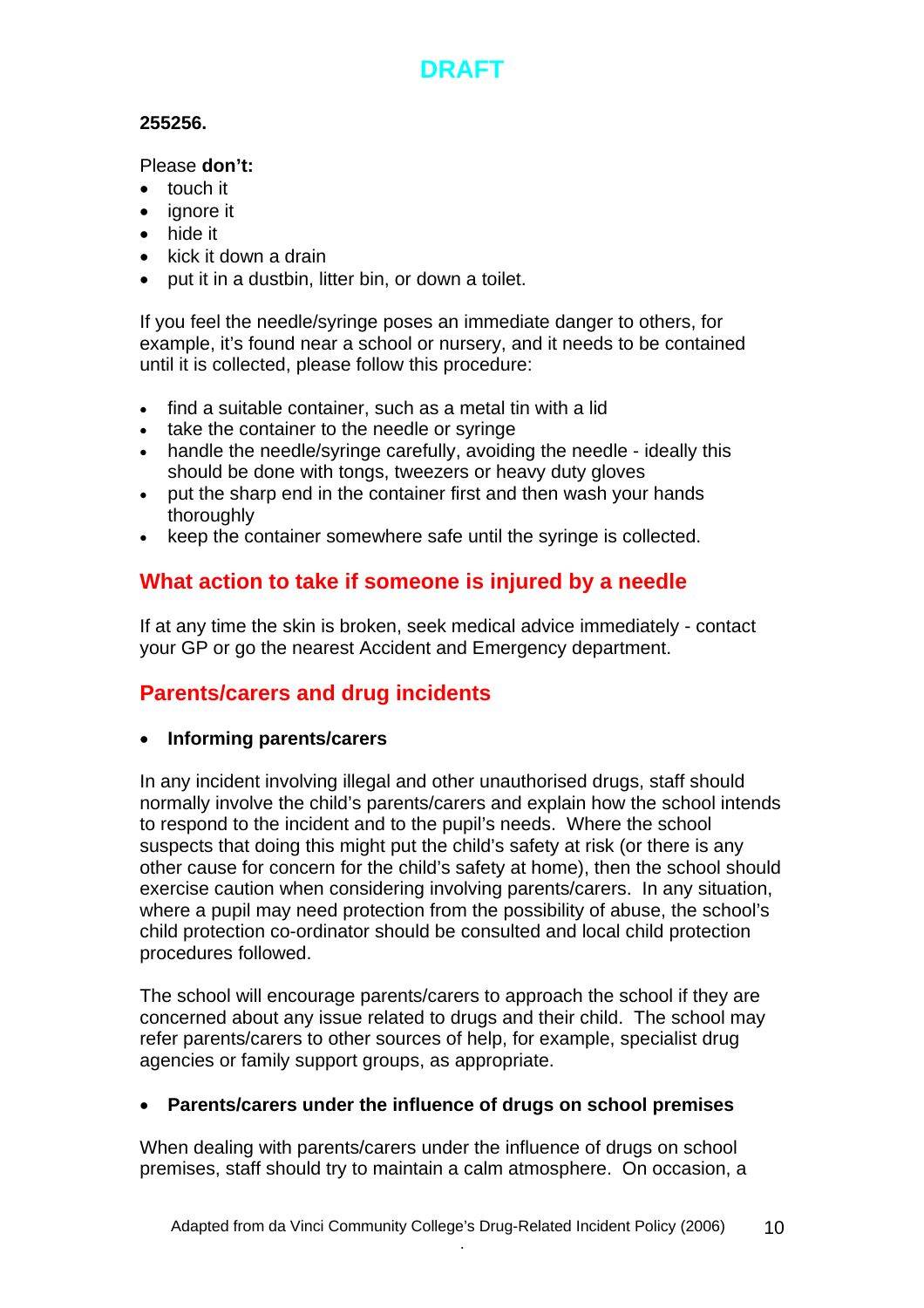member of staff may have concerns about discharging a pupil into the care of a parent/carer. In these instances, staff should consider discussing with the parent/carer if other arrangements could be made, for example asking another parent/carer to accompany the child home.

The focus for staff will always be the maintenance of the child's welfare, as opposed to the moderation of the parent's/carer's behaviour.

Where the behaviour of a parent/carer under the influence of drugs places a child at risk (or the parent/carer becomes abusive or violent), staff should consider whether to start child protection procedures and/or involve the Police.

## **Support for students**

In all drug-related incidents, an appropriate member of staff should discuss the incident with the pupil. It is good practice that staff base the discussion around the Youngaddaction Screening Tool screening on page 16/17. This could be completed after the discussion or while having the discussion with the pupil. Staff should use their professional judgement here, based on their relationship with the student and the nature of the incident, and seek advice if there is any doubt. The screening tool should help staff in deciding on the appropriate level of support and intervention. Levels of support are outlined in the screening tool. The school will monitor the outcomes of any support offered to pupils. If it identifies that the young person may have additional needs to be addressed, a Common Assessment may be useful to assess this further.

A Common Assessment can help you work with the young person/family to find out their needs and proves to other services, who may need to get involved, that your concerns are based on evidence.

Schools will need to gain consent for a Common Assessment from the Young person or parent.

## **Completing the drug incident record**

The Council is required to collect and collate the annual data on drug-related incidents in schools. If there is a drug-related incident, the school should complete a record form (see page 13 and 14).

Completing this form will:

- 1 support the school's documentation for the pupil records
- 2 support and initiate any action required as a result of the incident such a referral to an outside service
- 3 enable intelligence and local information on local drug markets to be collected, which supports the targeting of future resources

Schools should note that the information they submit on the form will be treated in the strictest confidence and will not be used to submit league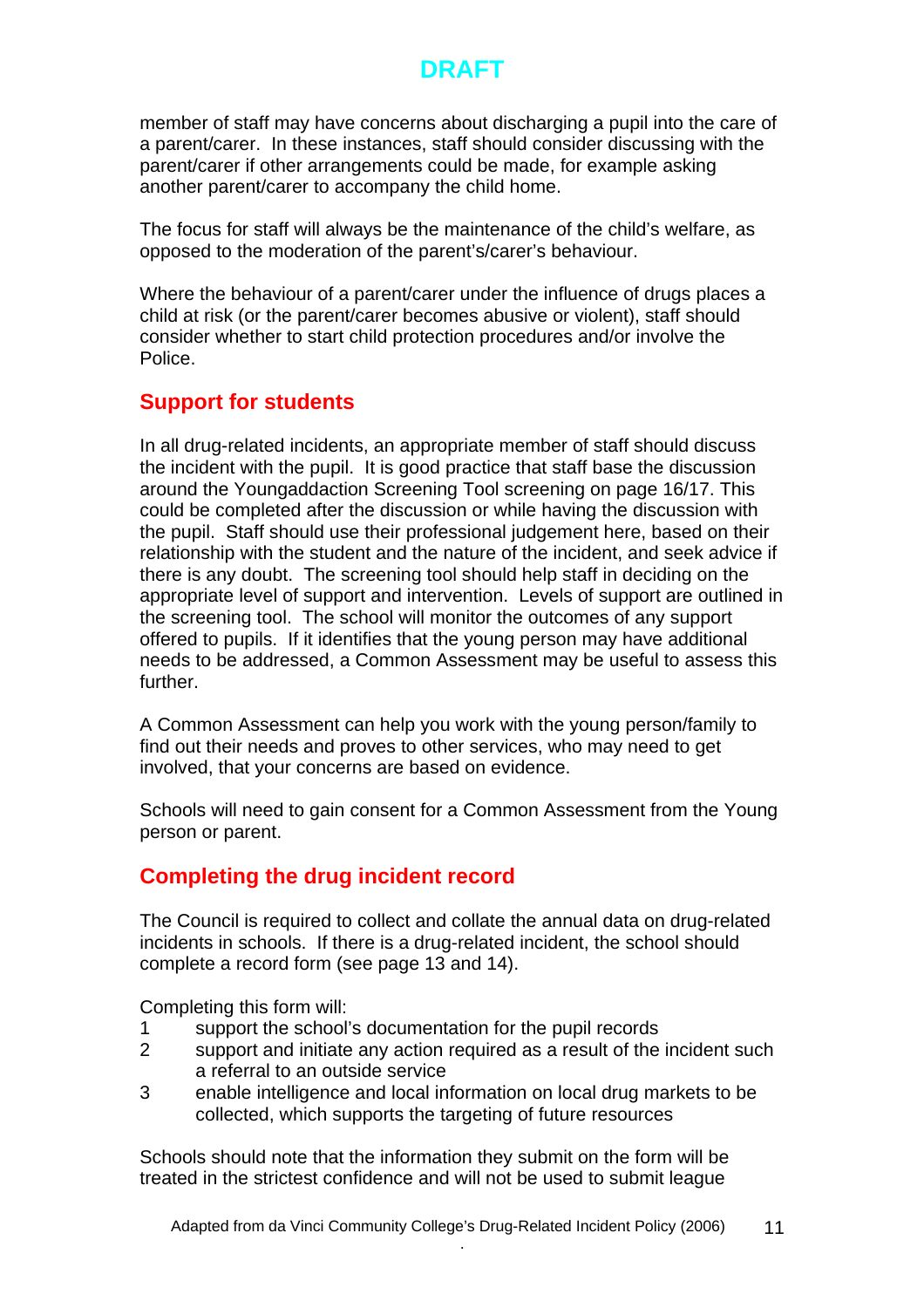tables. It's not necessary to include personal information about the pupil on the form that is submitted to the Council. However, if it is to be used to initiate a referral to another organisation, these details will need to be added.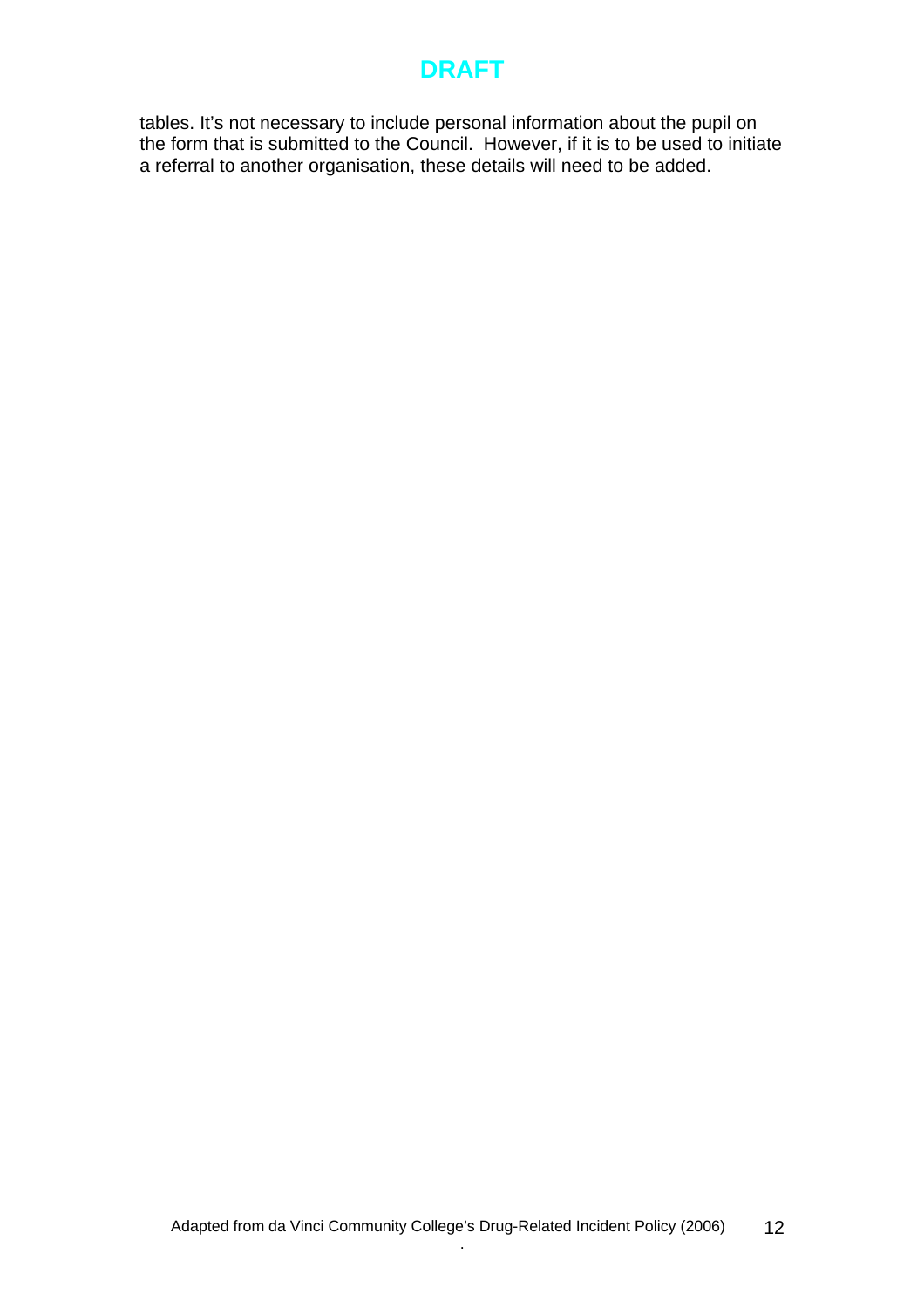# **Record of incidents involving unauthorised drug(s) in schools**

For help and advice, telephone the PCAS Team on 01332 256327.

**COMPLETE** this form:

- Initially WITHOUT identifying the pupil for the purposes of the Council
- WITH identification for the purpose of supporting a referral to Youngaddaction.

Copy the form and fax to all three agencies at the same time, if possible.

**FAX the FORM** within five working days of the incident to:

- the Council on 01332 256327
- to any agencies to which you wish to refer, for example Youngaddaction on 01332 254505

**KEEP** the original, adding the pupil's name and form – store securely.

Please tick to indicate the most appropriate category in relation to the incident you are reporting.

| Emergency/<br>Intoxication | established<br>Concern<br>after following up a<br>suspicion or allegation | Discovery<br>OFF<br>premises | Discovery<br>ON<br>premises | Pupil<br>disclosure | Parent/<br>carer use | parent/<br>A<br>carer<br>expresses<br>concern |
|----------------------------|---------------------------------------------------------------------------|------------------------------|-----------------------------|---------------------|----------------------|-----------------------------------------------|

| Name of pupil*:                                                           | Name of school/college:        |
|---------------------------------------------------------------------------|--------------------------------|
| Pupil's form*:<br>(*For college records only)                             | Time of incident:<br>am / $pm$ |
| Age of pupil:                                                             |                                |
| Male / Female                                                             | Date of incident:              |
| <b>Ethnicity of pupil:</b><br>(For DAT records**)                         | Report form completed by:      |
| Tick box if second or subsequent<br>incident involving same pupil         |                                |
|                                                                           |                                |
| <b>First Aid given?</b><br>Ambulance/Doctor called? (Delete as necessary) |                                |
| Yes<br>First aid given by:                                                | Yes<br>Called by:              |
| No.                                                                       |                                |
|                                                                           |                                |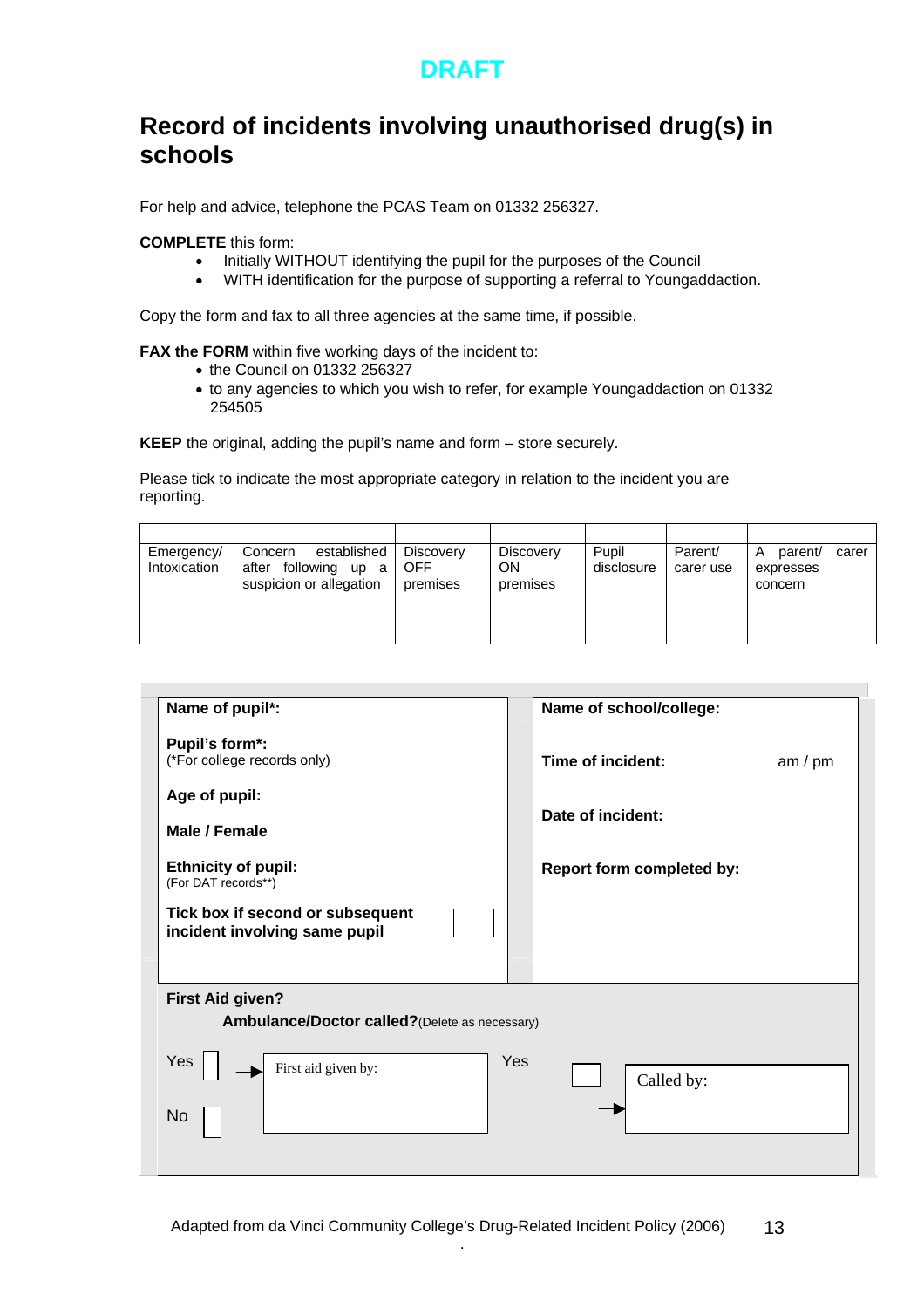| Drug involved (if known):<br>(for example, Alcohol, Cannabis, Paracetamol,                                         | Sample found? (Yes / No)<br>Where retained:                                                            |
|--------------------------------------------------------------------------------------------------------------------|--------------------------------------------------------------------------------------------------------|
| Ecstasy)                                                                                                           |                                                                                                        |
|                                                                                                                    | <b>Witness name:</b>                                                                                   |
|                                                                                                                    | Disposal arranged with:                                                                                |
|                                                                                                                    | (Police, Env. Health)                                                                                  |
| Senior staff involved:                                                                                             |                                                                                                        |
|                                                                                                                    | At time:                                                                                               |
|                                                                                                                    |                                                                                                        |
|                                                                                                                    |                                                                                                        |
| Name of parent/carer informed:                                                                                     |                                                                                                        |
| Informed by:                                                                                                       | At time:                                                                                               |
|                                                                                                                    |                                                                                                        |
|                                                                                                                    |                                                                                                        |
| Brief description of symptoms/situation:                                                                           |                                                                                                        |
|                                                                                                                    |                                                                                                        |
|                                                                                                                    |                                                                                                        |
|                                                                                                                    |                                                                                                        |
|                                                                                                                    |                                                                                                        |
|                                                                                                                    |                                                                                                        |
| Ed. Psych report, case conference called: pupils/staff informed; sanction imposed: Council/GP/Police<br>consulted) | Other action taken: for example, referral to Connexions, Youngaddaction or other agency or request for |
|                                                                                                                    |                                                                                                        |
|                                                                                                                    |                                                                                                        |
|                                                                                                                    |                                                                                                        |
|                                                                                                                    |                                                                                                        |
|                                                                                                                    |                                                                                                        |
|                                                                                                                    |                                                                                                        |
|                                                                                                                    |                                                                                                        |
| (continue on blank sheet if necessary)                                                                             |                                                                                                        |

\*\* Categories: British, Irish, other White, White and Black Caribbean, White and Black African, White and Asian, other mixed, Indian, Pakistani, Bangladeshi, other Asian, Caribbean, African, other Black, Chinese, any other, not stated.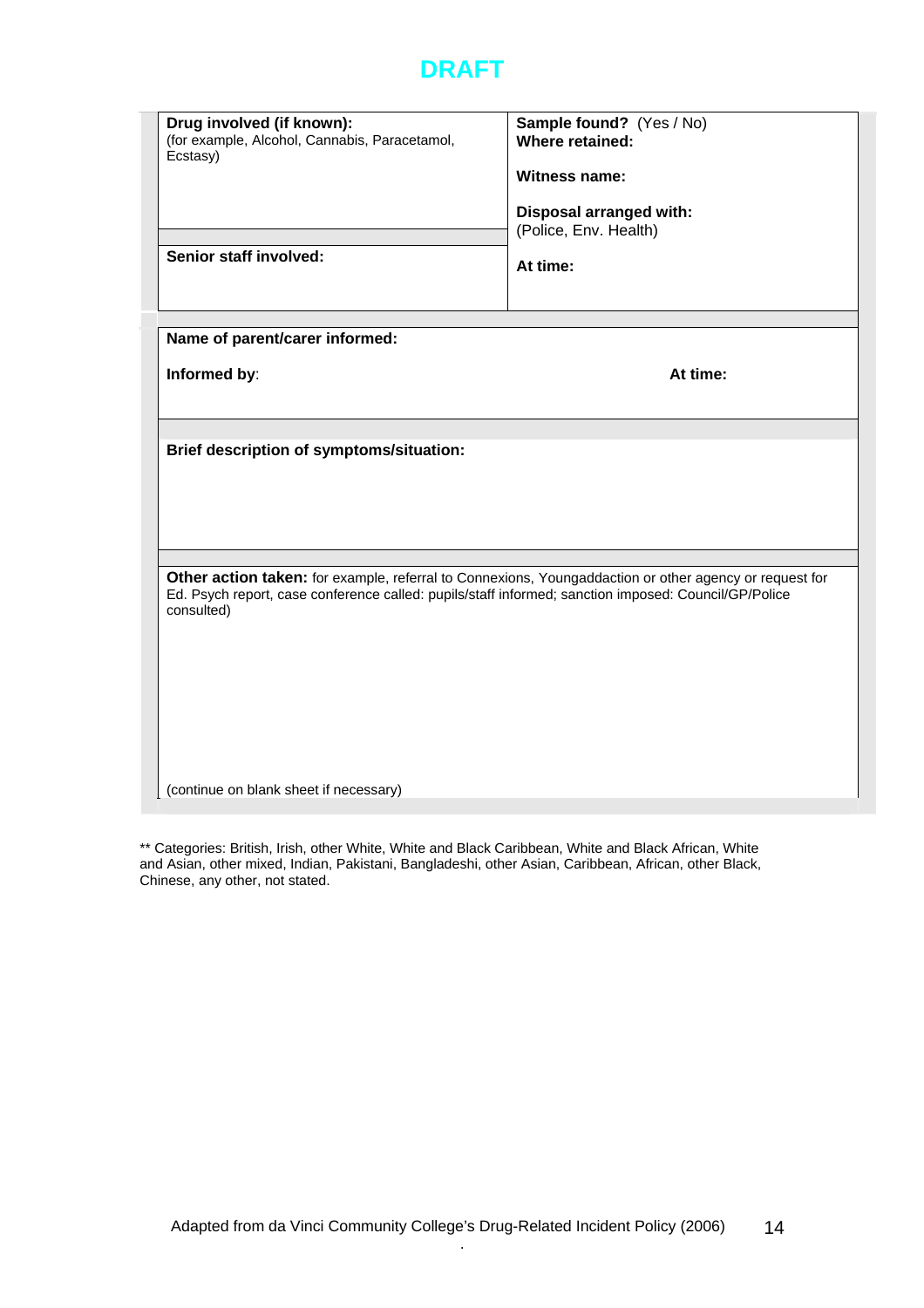

# **Useful contacts**

| Useful agency contact names and                                                                 | Providing                                                                                                                                                           |
|-------------------------------------------------------------------------------------------------|---------------------------------------------------------------------------------------------------------------------------------------------------------------------|
| numbers<br>Police<br>Beat Officer: (insert name)<br>Youth Involvement Officer:<br>(insert name) | Advice, support, investigation, removal of<br>substances from premises, specialist<br>educational input and support for policy<br>development and review            |
| Youngaddaction<br>Carmel Swan, Service Manager:<br>01332 254505                                 | Advice, information, support and intervention<br>for pupils using drugs or alcohol<br>Specialist educational input and support for<br>policy development and review |
| <b>Addaction Training Team</b><br>Richard Murfin: 01332 254511                                  | Training for school staff around alcohol and<br>drugs use                                                                                                           |
| <b>Education Welfare Department</b><br>Lenny Davis<br>01332 716034                              | Child protection concerns<br>Specialist input for pupils with education<br>welfare needs                                                                            |
| Derby Direct - Streetcare<br>01332 255256                                                       | Removal of discarded needles                                                                                                                                        |
| <b>PCAS Team</b><br>Graham Falgate: 01332 256327                                                | Support with policy development, provision<br>of resources and specialist support within<br>college                                                                 |
| Frank (formerly The National Drugs<br>Helpline):<br>0800 776600                                 | Advice, sign-posting and information for all<br>regarding substance [mis]use                                                                                        |
| <b>Connexions Local Helpline:</b><br>01332 200033                                               | Advice, support, information, and sign-<br>posting for young people in office hours                                                                                 |
| Re-Solv Helpline:<br>01785 810762                                                               | Advice, information and guidance on<br>managing volatile substance abuse                                                                                            |
| <b>Drinkaware</b><br>www.drinkawaretrust.org.uk                                                 | Educational and campaigning work to<br>promote responsible drinking among the<br>general public and targeted at particular<br>groups                                |
| Derby City Council Trading Standards<br>lan Terry<br>01332 716310<br>ian.terry@derby.gov.uk     | Advice and action around underage sales                                                                                                                             |
| Derby Community Safety Partnership<br>Youth Offending Service: 01332<br>256820                  | Providing interventions to young people<br>within the criminal justice system                                                                                       |
| Lauren's Link: 01332 362744                                                                     | Support and advice for parents of young<br>people abusing drugs                                                                                                     |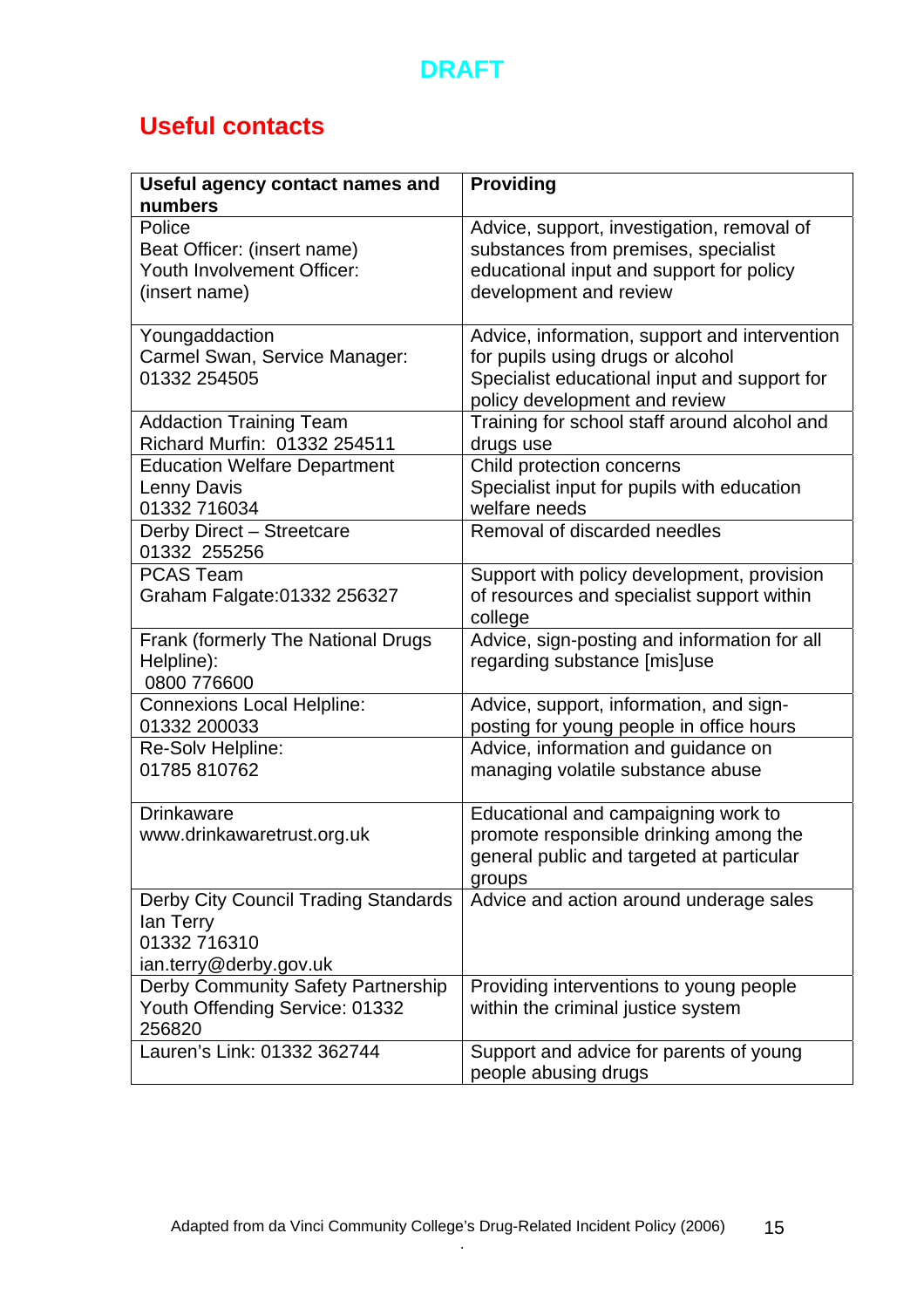

# addaction



Mental Health services NHS Trust **Tel: 01332 254 505** 

Helping individuals and communities to manage the effects of drug and alcohol misuse

| Does the person agree to the referral being made? | Y/N |
|---------------------------------------------------|-----|
| Has the screening tool been used?                 | Y/N |
| Has a common assessment been completed?           | Y/N |

| <b>Client Details</b>           |                                                                           | <b>Referrer details</b>                                 |                |
|---------------------------------|---------------------------------------------------------------------------|---------------------------------------------------------|----------------|
| Name:                           |                                                                           | Name:                                                   |                |
| <b>Address:</b>                 |                                                                           | Organisation:                                           |                |
| <b>Derby</b>                    |                                                                           | <b>Address:</b>                                         |                |
|                                 |                                                                           | Derby                                                   |                |
|                                 |                                                                           |                                                         |                |
| Postcode:                       |                                                                           | Postcode:                                               |                |
| Tel.                            |                                                                           | Tel.                                                    |                |
| <b>Mobile:</b>                  |                                                                           | <b>Mobile:</b>                                          |                |
| Date of birth:                  | Age:                                                                      | Fax:                                                    |                |
| <b>Ethnicity:</b>               |                                                                           |                                                         |                |
| Gender:                         |                                                                           | GP:                                                     |                |
| <b>Contact at Home?</b>         | Y/N                                                                       | School:                                                 |                |
| Other contact                   |                                                                           |                                                         |                |
|                                 |                                                                           |                                                         |                |
| Age                             | Young person is aged                                                      |                                                         | $\overline{c}$ |
|                                 | under 16                                                                  |                                                         | 1              |
|                                 | Young person is aged                                                      |                                                         |                |
|                                 | $16+$                                                                     |                                                         |                |
|                                 | Alcohol / Cannabis                                                        |                                                         | 1              |
| Drugs/alcohol/substances        |                                                                           |                                                         |                |
| used                            | Heroin / Crack / Cocaine / Amphetamine /<br>Solvents/Ketamine/Ecstasy/LSD |                                                         | 2              |
|                                 | Good knowledge of substances used and how to use                          | $\Omega$                                                |                |
|                                 | safely                                                                    | 1                                                       |                |
|                                 | Some knowledge of substances used and how to use                          | 2                                                       |                |
| Knowledge of substances<br>used | safely                                                                    |                                                         |                |
|                                 | Poor knowledge of substances used and how to use                          |                                                         |                |
|                                 | safely                                                                    |                                                         |                |
|                                 | One off                                                                   |                                                         | $\Omega$       |
|                                 | One off solvents                                                          |                                                         | 2              |
| <b>Frequency</b>                | Regular (once / twice a week)                                             |                                                         | 1              |
|                                 | Regular daily or binge use                                                | 2                                                       |                |
|                                 | Smoke / Oral / Snort                                                      |                                                         | 1              |
| <b>Route of intake</b>          | Inject                                                                    |                                                         | 2              |
|                                 |                                                                           | Has supportive networks, for example family/friends are | $\Omega$       |
|                                 | non-drug/non-problematic alcohol users.                                   |                                                         |                |
| <b>Social Support Networks</b>  | Has some non-drug/alcohol using friends/ risk of family                   | 1                                                       |                |
|                                 | breakdown.<br>Only associates with drug/alcohol using peers and has no    |                                                         |                |
|                                 | family support/family breakdown/parent, parents/carers                    | 2                                                       |                |
|                                 | and/or siblings are users                                                 |                                                         |                |
|                                 | No significant health problems                                            |                                                         | $\Omega$       |
|                                 | Moderate health problems, for example, sleep problems,                    | 1                                                       |                |
|                                 | physical health problems, coughs, colds, headaches, and                   |                                                         |                |
| <b>General Health</b>           | vein damage                                                               |                                                         |                |
|                                 | Major health problems, for example, abscesses,                            | 2                                                       |                |
|                                 | blackouts, extreme weight loss, hepatitis B/C, HIV                        |                                                         |                |
|                                 | Is pregnant                                                               |                                                         | 2              |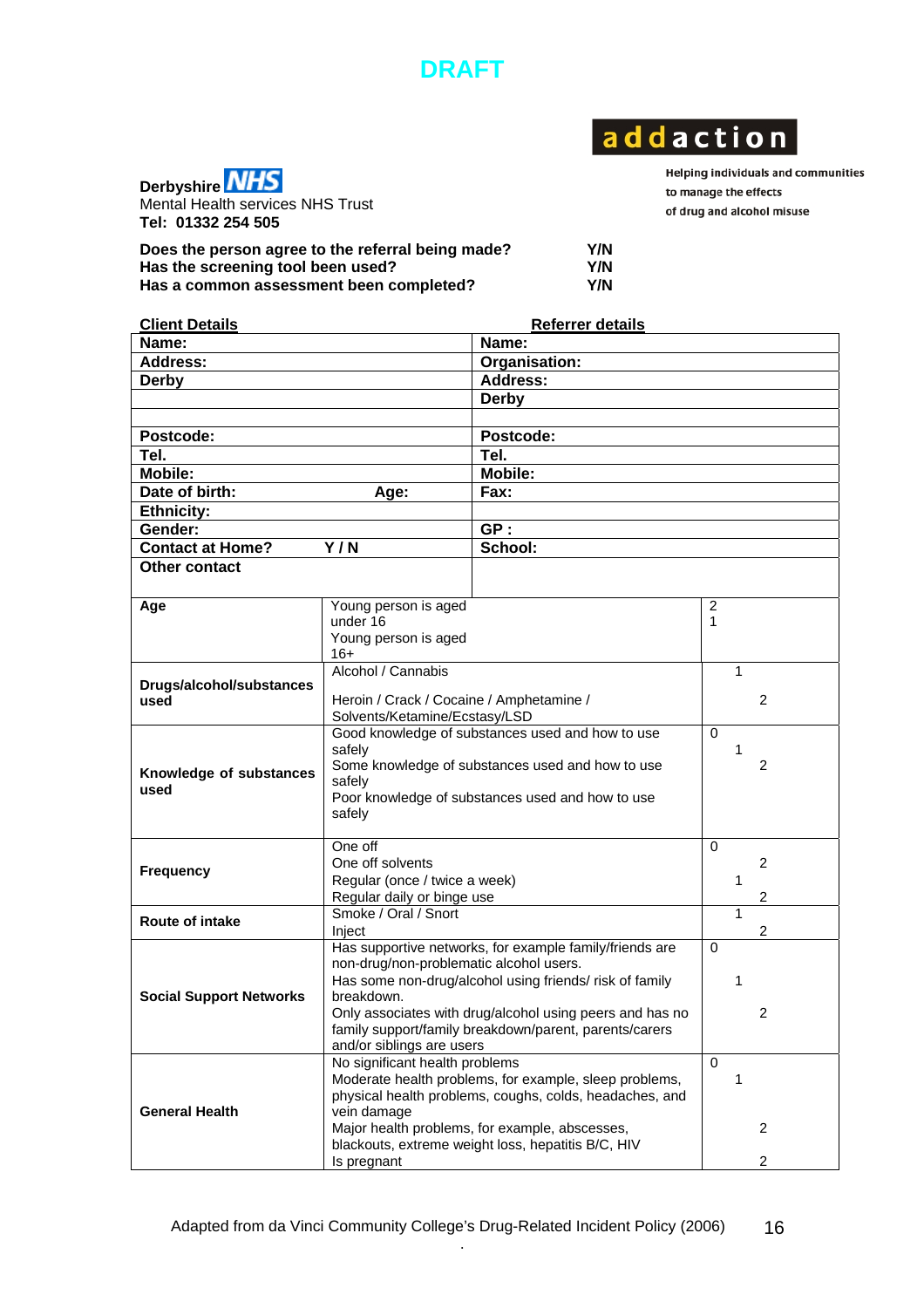|                                       | Is emotionally stable and satisfied with life                                                                   |              | $\Omega$       |
|---------------------------------------|-----------------------------------------------------------------------------------------------------------------|--------------|----------------|
|                                       | Has low self-esteem, general anxiety, is unhappy with life                                                      |              | 1              |
| <b>Psychological Health</b>           |                                                                                                                 |              |                |
|                                       | Suffers from suicidal thoughts, panic attacks, depression,<br>paranoia, self-harms                              |              | 2              |
| Has stable accommodation              |                                                                                                                 |              | $\Omega$       |
| <b>Living Situation</b>               | At risk of losing accommodation/or 'Looked After'                                                               |              | 1              |
|                                       | Homeless, sleeping rough                                                                                        |              | $\overline{2}$ |
|                                       | No criminal involvement                                                                                         |              | $\Omega$       |
| <b>Criminal Involvement</b>           | Minor criminal involvement, for example, petty crime, theft,                                                    |              | 1              |
|                                       | occasional shoplifting<br>Regular drug-related offending to fund drug / alcohol use,                            |              | 2              |
|                                       | use of violence, assault                                                                                        |              |                |
|                                       | In full-time education / employment                                                                             |              | $\Omega$       |
| Occupation                            | Truanting from school / substance misuse related                                                                |              | 1              |
|                                       | absences from work                                                                                              |              |                |
|                                       | Excluded / unemployed                                                                                           | <b>TOTAL</b> | 2              |
|                                       |                                                                                                                 | <b>SCORE</b> |                |
|                                       | Targeted Drugs education/information/advice delivered by Youngaddaction                                         |              | $0 - 8$        |
|                                       | Targeted Drugs education/information/advice and information on safer use and                                    |              | $9 - 11$       |
| reduction delivered by Youngaddaction |                                                                                                                 |              |                |
|                                       | All the above and referral to Youngaddaction for assessment<br>Young person's perception of their substance use |              | $12 +$         |
|                                       |                                                                                                                 |              |                |
|                                       | What does the young person want from the service?                                                               |              |                |
|                                       | Are the parents/guardian aware of the young person's substance use?                                             |              |                |
| (Details)                             | How does the young person wish to be contacted? Letter / Home Phone / Mobile / Other:                           |              |                |
| Time available for key work           |                                                                                                                 |              |                |
|                                       |                                                                                                                 |              |                |
| Other agencies involved               |                                                                                                                 |              |                |
|                                       |                                                                                                                 |              |                |
| Any further relevant information      |                                                                                                                 |              |                |
|                                       |                                                                                                                 |              |                |
|                                       |                                                                                                                 |              |                |
|                                       |                                                                                                                 |              |                |

**This referral can be submitted by post, fax or by phone:**  Youngaddaction, Suite D & G, Bateman Court, Bateman Street, Derby DE23 8JQ Fax: 01332 254516 Please contact the service if you need to discuss this referral or require advice.

#### **Admin use only**

Date referral received \_\_\_\_/\_\_\_\_/\_\_\_\_Client Number \_\_\_\_\_\_\_\_\_\_\_\_\_\_\_\_\_\_\_\_\_\_\_\_\_\_\_\_\_

| Action taken: |  |  |  |  |
|---------------|--|--|--|--|
| By whom:      |  |  |  |  |
| Date:         |  |  |  |  |

Adapted from da Vinci Community College's Drug-Related Incident Policy (2006) . <sup>17</sup>